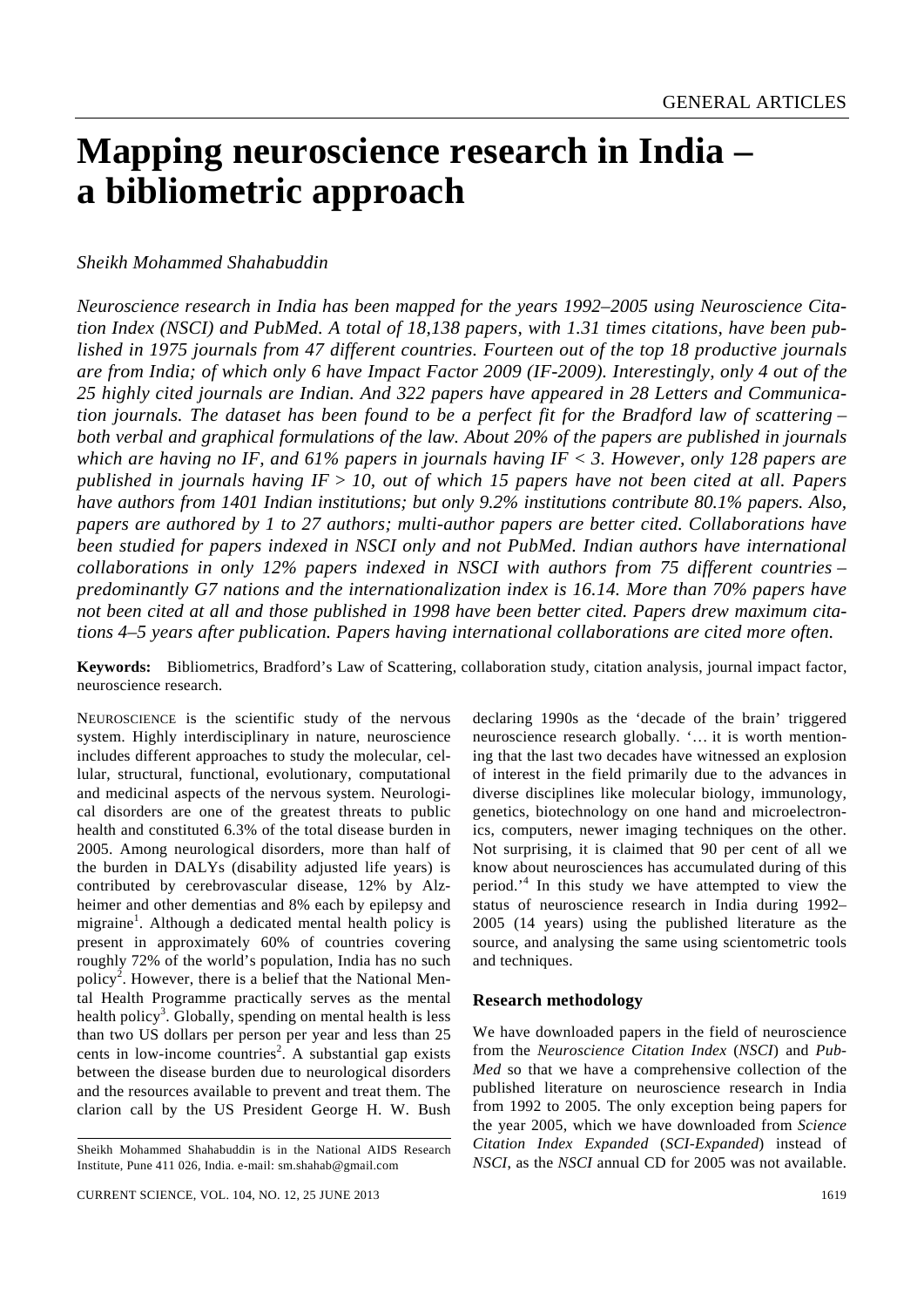# GENERAL ARTICLES

*NSCI* is the specialty citation index from the publishing house of Thomson Reuters, which publishes *SCI-Expanded* (citation index – web edition for science in general) as well. In this article we consider papers downloaded from *NSCI* and *SCI-Expanded* as one and the same dataset and use the same name *NSCI* to describe both.

 We looked for papers with an Indian address in the byline from both *NSCI* and *PubMed*. While *NSCI* indexes addresses of all authors, *PubMed* lists the addresses of only the first author of papers. Thus our *PubMed* search would have missed papers in which Indians are not the first authors. Similarly, as *PubMed* indexes only 42 Indian journals and there are more journals from India in biosciences, some papers might have been missed.

 While all papers found in *NSCI* were considered related to neuroscience, we have used the following keywords for searching *PubMed* under the field 'Title/ Abstract' for papers in neuroscience: Alzh\*, Aneurysm\*, Anxi\*, Apn\*, Ataxia, Brain\*, Cerebe\*, Cerebra\*, Cerebro\*, Chorea, CNS, (Cortex NOT Adrenal), Crani\*, Dementia\*, Depres\*, Down S\*, Droso\*, Dysautonomi\*, Encephali\*, Epilep\*, Gangli\*, Glia\*, Glio\*, Headache\*, Hydroceph\*, Medull\*, Meninge\*, Meningi\*, Myastheni\*, Nerv\*, Neura\*, Neuri\*, Neuro\*, Paraly\*, Parkin\*, Schiz\*, Sclero\*, Seiz\*, Sensory\*, Strok\*, Synap\*, Thrombo\*, Tremo\*, Tumo\* and Vasc\*. These keywords were selected consulting medical dictionaries and glossaries.

 In case of *PubMed*, the affiliation field does not necessarily include the name of the country. As such we had to search for papers from India indexed in *PubMed* using Boolean OR string containing 'India' and the names of major Indian cities and towns where some research activity takes place. For *SCI-Expanded*, we have downloaded all the papers covered under the subject-category '*Neuroscience*' and affiliation country '*India*'.

 Aggregating all the papers thus collected from the above sources and removing duplicates (removal made from the *PubMed* subset) we arrived at our own database, which was analysed further.

We have accounted for changes in the name of journals, merged journals, split journals and other variations. The countries of origin for the journals were added consulting *PubMed* and the Master List of journals from ISI-Thomson. We have added impact factor 2009 (IF-2009) (released in *Journal Citations Report* 2010) to the journals.

 Efforts were made to standardize the names of the institution. In cases, such as Seth GS Medical College and King Edward Memorial Hospitals, Sasoon General Hospital and BJ Medical College, etc. where papers may appear either in the name of Medical College or Hospital or both, we have grouped them together because we understand that the institutions may appear different but they are one and the same entity.

 For collaborative studies, we have segregated papers into three lists – no collaborations, where papers are either single-authored or multi-authored with all authors belonging to the same department of the same institution; national collaborations, where authors are all Indian but may either belong to different departments of the same institution or belong to different institutions; foreign collaborations, where at least one of the authors is from a foreign country. The lists have been analysed to understand the nature of collaboration in Indian neuroscience research.

 We have also looked for citations received by all papers (irrespective of the database) up to 2004, as seen from *NSCI* annual CDs.

 In order to have a comparative view of the Indian neuroscience research vis-à-vis world neuroscience research, publication data pertaining to the G7 countries and some developing countries were collected using the annual CDs of *NSCI*.

#### **Results**

Between 1992 and 2005, both years inclusive, there were 18,138 papers published in neuroscience as found indexed either in *NSCI* or *PubMed* or both. There are 5234 papers indexed in *NSCI* but not in *PubMed*, 9516 papers indexed in *PubMed* but not in *NSCI* and 3388 papers indexed in both the databases. It is evident that we would have missed out a major portion of the contributions if we had resorted to using any single database. Merging and duplicate removal of papers obtained from two relevant secondary sources thus help compile a comprehensive database of almost all the research papers published in neuroscience in India during 1992–2005. The technique of using two or more databases for mapping research has been used effectively for many other disciplines by Arunachalam and Gunasekaran<sup>5,6</sup>.

#### *Growth of literature*

In the  $14$  years (1992–2005) there are  $18,138$  documents from India, of which 17,026 belong to the categories of articles, letters, notes and review articles. Among these, only 4867 (~ 28.6% papers) were cited on an average 1.31 times. Articles accounted for more than 91.5% of the citable items. As expected, barring nine papers in Chinese and other European languages, virtually all have been written in English.

 The number of papers in neuroscience grows steadily, except in 1995, 2004 and 2005, when it falls slightly compared to the previous years. However, the downtrend in 2005 can be attributed to the use of *SCI-Expanded* instead of *NSCI*.

#### *Scattering of neuroscience papers in journals*

Indian researchers have used 1975 journals to publish their works in 14 years. Few generalizations, such as 50.01% of the papers were published in 3.7% of the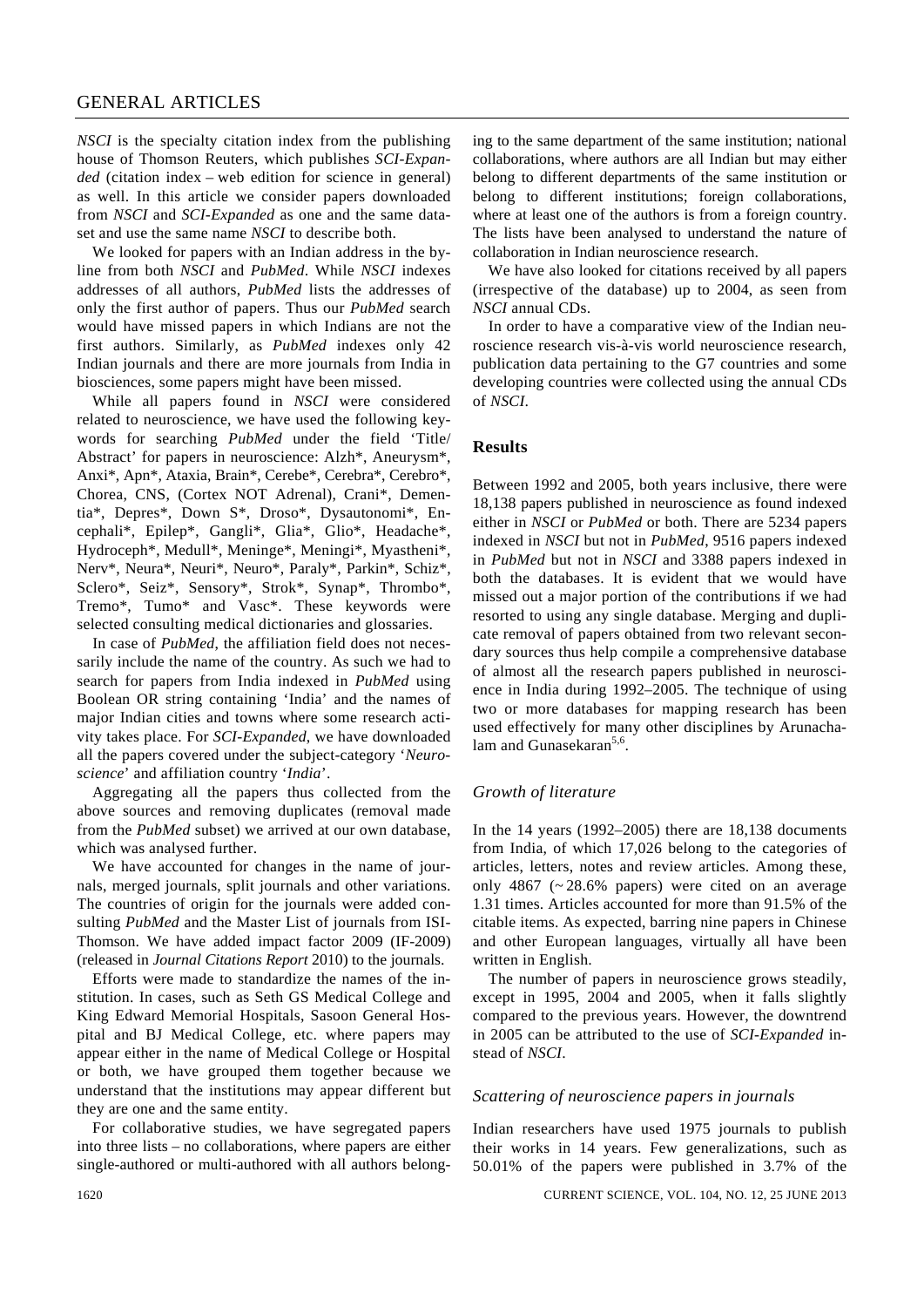| Journal                                         | Journal country | IF-2009 |      | Papers Papers cited | Citations |
|-------------------------------------------------|-----------------|---------|------|---------------------|-----------|
| <b>Brain Research</b>                           | The Netherlands | 2.463   | 89   | 64                  | 734       |
| <b>British Journal of Neurosurgery</b>          | UK              | 1.013   | 150  | 105                 | 539       |
| Journal of Neurological Sciences                | The Netherlands | 2.324   | 244  | 55                  | 493       |
| Neurology India                                 | India           | 0.796   | 1285 | 278                 | 475       |
| Neurology                                       | <b>USA</b>      | 8.172   | 29   | 20                  | 415       |
| Journal of Neurochemistry                       | <b>UK</b>       | 3.999   | 277  | 23                  | 384       |
| Indian Journal of Experimental Biology          | India           | 0.55    | 460  | 112                 | 342       |
| <b>Nature Genetics</b>                          | <b>USA</b>      | 34.284  | 5    | 5                   | 323       |
| Journal of Neurosurgery                         | <b>USA</b>      | 2.594   | 82   | 29                  | 311       |
| Neurosurgery                                    | <b>USA</b>      | 2.862   | 36   | 32                  | 310       |
| Acta Neurologica Scandinavica                   | Denmark         | 2.324   | 66   | 49                  | 308       |
| American Journal of Neuroradiology              | <b>USA</b>      | 3.296   | 37   | 23                  | 260       |
| Neuroscience Letters                            | Ireland         | 1.925   | 71   | 51                  | 260       |
| <b>Brain Research Bulletin</b>                  | <b>USA</b>      | 2.184   | 34   | 23                  | 257       |
| Acta Neurochirurgica                            | Austria         | 1.472   | 45   | 33                  | 249       |
| Epilepsia                                       | <b>USA</b>      | 4.052   | 165  | 27                  | 235       |
| Neuron                                          | <b>USA</b>      | 13.26   | 6    | 6                   | 233       |
| Surgical Neurology                              | <b>USA</b>      | 1.382   | 91   | 45                  | 229       |
| Journal of Neurology, Neurosurgery & Psychiatry | UK              | 4.869   | 58   | 34                  | 229       |
| Neuroradiology                                  | Germany         | 2.616   | 44   | 31                  | 228       |
| Indian Journal of Medical Research              | India           | 1.516   | 160  | 64                  | 226       |
| Journal of Association for Physicians in India  | India           | No IF   | 696  | 132                 | 223       |
| <b>IEEE Transactions on Neural Network</b>      | <b>USA</b>      | 2.889   | 48   | 30                  | 223       |
| Psychopharmacology                              | Germany         | 4.103   | 20   | 16                  | 212       |
| European Journal of Pharmacology                | The Netherlands | 2.585   | 36   | 27                  | 211       |

**Table 1.** Journals used to publish highly cited Indian papers

journals and 79.6% papers got published in 22.18% journals, substantiate that the distribution of papers across journals is much skewed.

 Of the top 18 journals publishing more than 100 papers each, 14 are Indian journals. Of these 14 Indian journals only 6 have IF, namely *Neurology India* (IF = 0.796), *Indian Journal of Experimental Biology* (IF = 0.55), *Indian Journal of Pediatrics* (IF = 0.539), *Indian Pediatrics* (IF = 0.962), *Indian Journal of Medical Research* (IF = 1.516) and *Journal of Postgraduate Medicine* (IF = 1.389). The *Indian Journal of Biochemistry and Biophysics* (published by the Council of Scientific and Industrial Research, India) with 69 papers has the highest citations per paper ratio (CPPR) of 1.74 and the *Indian Journal of Medical Research* (published by the Indian Council of Medical Research, India) with 160 papers has the CPPR of 1.41. The top four productive foreign journals are *Journal of Neurochemistry* (UK; IF = 3.999), *Journal of Neurological Sciences* (The Netherlands; IF = 2.324), *Epilepsia* (US; IF = 4.052) and *British Journal of Neurosurgery* (UK; IF = 1.013).

 Interestingly, when journals are arranged in descending order of citations received (citations > 200), only four journals from India figure in the list (Table 1).

 In all, 322 papers have appeared in 28 letters and communication journals, which contain short descriptions of important current research findings that are usually fast-tracked for immediate publication because they are considered urgent. Of these 322 papers, 121 papers have been cited 474 times. Twenty-four out of these 28 jour-

CURRENT SCIENCE, VOL. 104, NO. 12, 25 JUNE 2013 1621 1621

nals have IF ranging from 0.173 to 7.328. The top three journals in this list are – *Cancer Letters* (IF = 3.741, 74 papers), *Neuroscience Letters* (IF = 1.925, 71 papers), and *FEBS Letters* (IF = 3.541, 40 papers).

 Seventy-nine papers from India have appeared either as book chapters or conference proceedings. All but one of these books and conference proceedings (totalling 43 documents) were published from outside India.

## *Applicability of the Bradford's law of scattering*

Research has been made in library and information science (LIS) about how the literature on a particular subject is scattered across different sources. There are various laws explaining the phenomenon; the most popular and the earliest being the Bradford's law of scattering (1934). Later Vickery (1949), Leimkuhler (1967), Brookes (1977) and many others worked on his law with different datasets and presented their own ramifications of the law. While each law applies to a different specific phenomenon, they all tend to demonstrate one thing – that a few (journals, scientists, etc.) account for the many (articles, citations, etc.). In practical terms, it means that there are diminishing returns in trying to do anything exhaustively<sup>7</sup>.

 We attempted to test the appropriateness of our data into the Bradford's law of scattering. The journals have been divided into three zones in terms of decreasing productivity such that the cumulative number of papers published by journals in the three zones is approximately the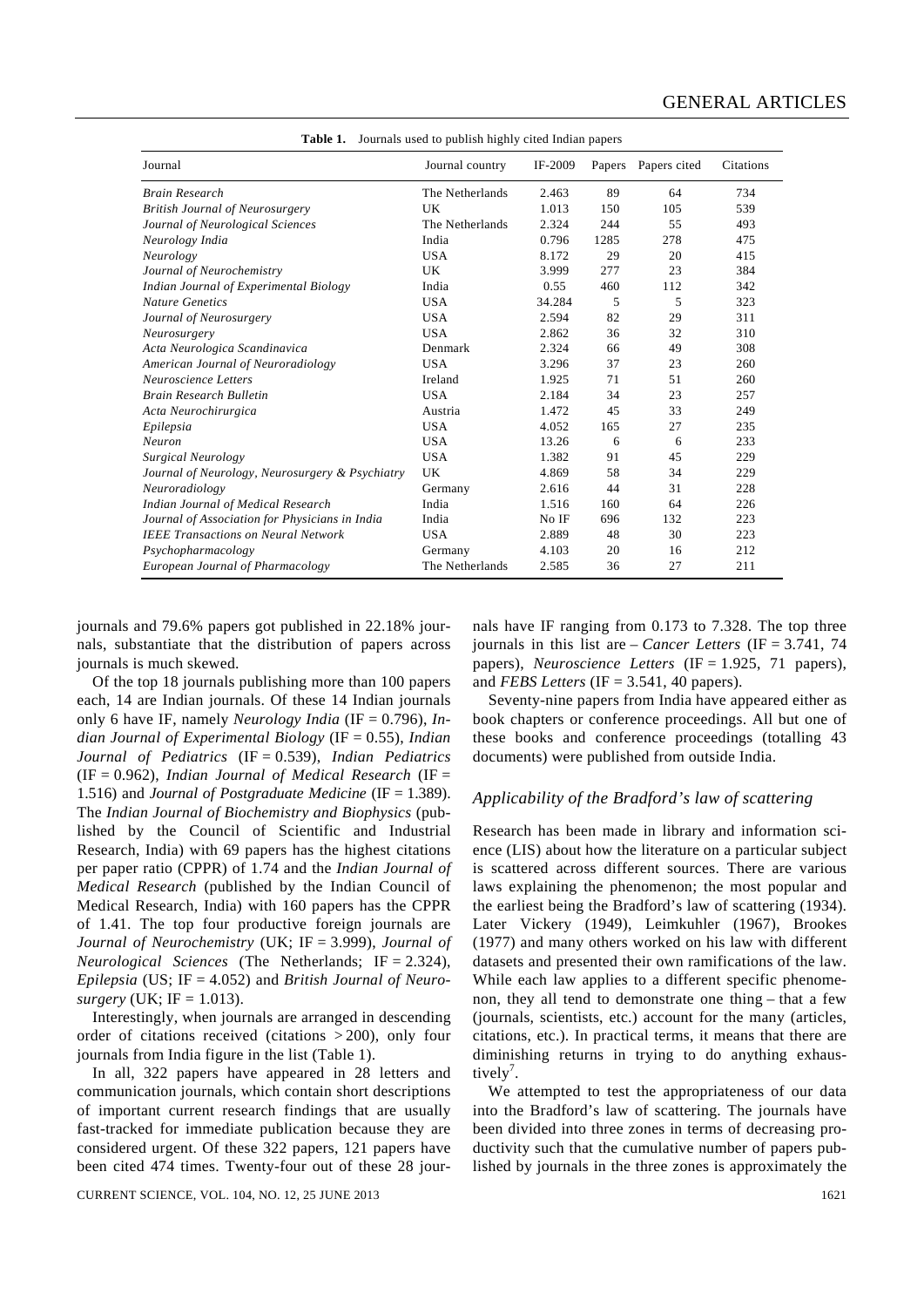

**Figure 1.** Bradford bibliograph.

same. Hence the first zone has 22 journals publishing 6006 articles; the second zone has 183 journals containing 6004 articles and the third zone has 1770 journals with 6049 articles. Here, 22 represents the number of journals in the nucleus and 8.995 (average of the multiplier between the first and second zone, and the second and third zone) is the Bradford multiplier.

 The data yield a perfect Bradford bibliograph (Figure 1) when cumulative total number of papers has been plotted against logarithm of cumulative number of journals. On the Bradford bibliograph, the core journals are those whose points lie on the initial curved part of the graph until tangentially becoming a straight line. The sloping part at the top of the curve is called gross droop, which according to Brookes, indicates the incomplete nature of the database. It is an *S*-shaped smooth curve with almost all the points falling on the line. A simple logarithmic trendline gives the following regression equation.

 $y = 2489.8 \ln(x) - 1390.5$ ,

 $R<sup>2</sup> = 0.9792$  (close to 1) indicates that the equation fits well with the data.

#### *Distribution of papers by journal country*

The 1975 journals used by Indian researchers to publish their works are published from 47 countries. These include 67 journals from India (5902 papers), 719 journals from USA (4255 papers), 486 journals from the UK (3153 papers), 173 journals from The Netherlands (1461 papers) and 119 journals from Germany (670 papers). The citations per paper ratio (CPPR) is 0.4 for papers in Indian journals, 1.96 for papers in US journals, 1.45 for papers in UK journals, 2.08 for papers in journals from The Netherlands and 1.68 for papers in journals from Germany. The 203 papers published in 22 Danish journals were cited on an average 2.59 times. The 73 papers published in six Austrian journals were cited on an average 4.23 times.

#### *Analyses of contributing journals by impact factor*

Most Indian papers have appeared in low impact journals. About 61% of the papers have appeared in journals having IF below 3. Also, 3734 papers  $(20\%)$  are published in 348 journals which are not even listed in *JCR* 2010. There were 4091 papers published in 208 journals whose IF is below 1 and 3609 papers published in 493 journals whose IF is between 1 and 2. At the other extreme, only 128 papers have been published in 31 journals having IF above 10. The highest CPPR above 9 is found in the papers which are published in journals having IF in the range 8.0–8.99 and above 10.

Out of 128 papers in high impact  $(IF > 10)$  journals, 29 have appeared in the *Lancet* and 19 papers in the *American Journal of Human Genetics*. The highest CPPRs are scored by five papers in *Nature Genetics* (64.6), two papers in *Science* (48.5) and six papers in *Neuron* (38.83). Besides, one paper in *Pharmacological Reviews* and *Cell* has received exceptionally high citations of 149 and 55 respectively. However, 15 papers have not been cited at all. Even though these papers found their way into journals with high IF  $(>10)$ , they only brought down the IF of the journals.

Years ago Arunachalam and Manorama<sup>8</sup> had drawn attention to the phenomenon that quite often Indian authors publish papers in journals above a certain threshold IF,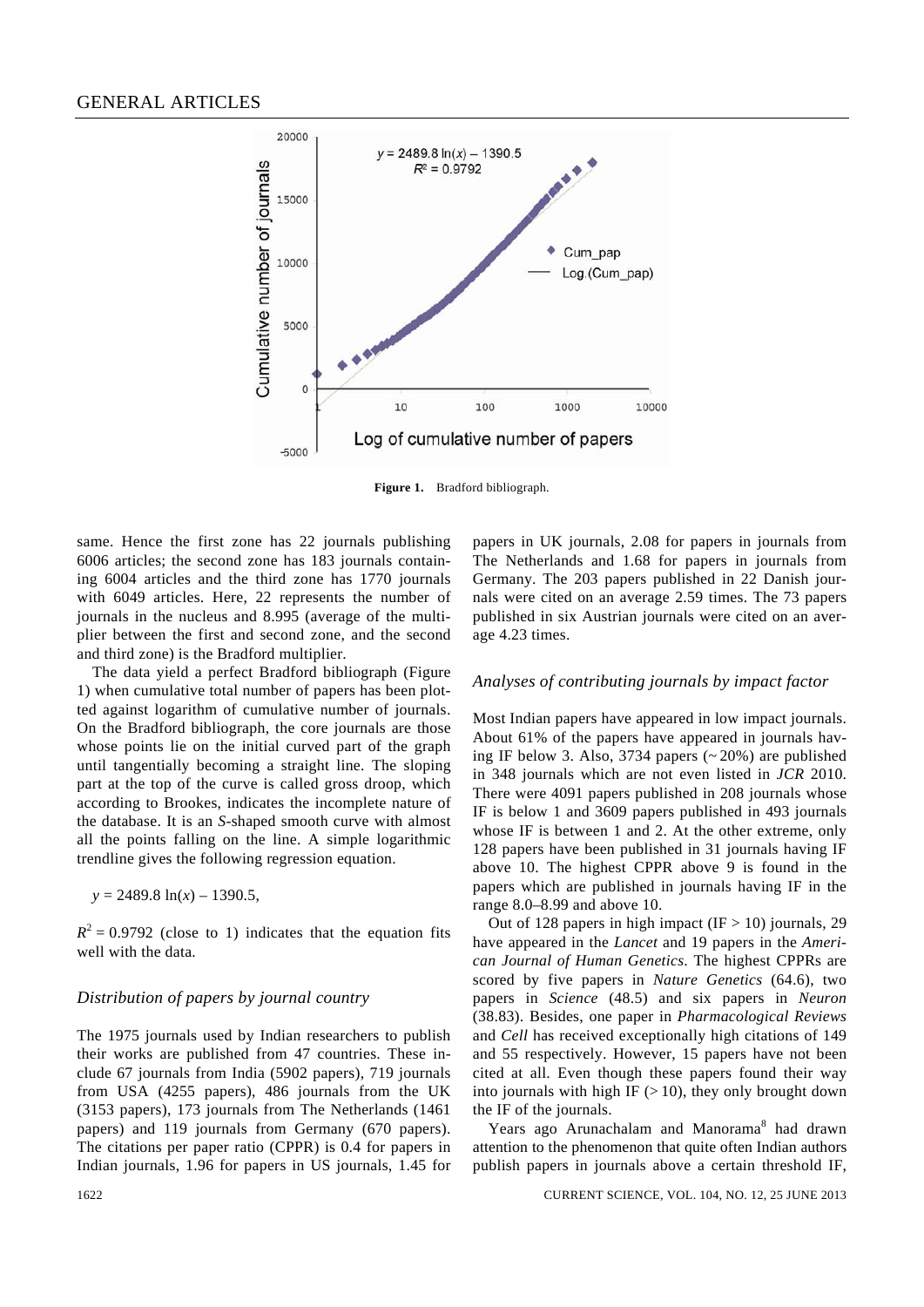| Institution                                                       | City               | Papers  | Papers cited | Citations |  |  |
|-------------------------------------------------------------------|--------------------|---------|--------------|-----------|--|--|
| All India Institute of Medical Sciences                           | Delhi              | 183     | 521          | 2,290     |  |  |
| Postgraduate Institute of Medical Education and Research          | Chandigarh         | 1,001   | 274          | 1,013     |  |  |
| National Institute of Mental Health and Neurosciences             | Bangalore          | 984     | 428          | 2,388     |  |  |
| Seth G S Medical College and KEM Hospital                         | Mumbai             | 668     | 221          | 1,025     |  |  |
| Sanjay Gandhi Postgraduate Institute of Medical Sciences          | Lucknow            | 665     | 240          | 1,572     |  |  |
| <b>Banaras Hindu University</b>                                   | Varanasi           | 517     | 213          | 1,122     |  |  |
| Christian Medical College and Hospital                            | Vellore            | 504     | 177          | 1,009     |  |  |
| Maulana Azad Medical College and Associated Hospital              | Delhi              | 368     | 73           | 196       |  |  |
| Sree Chitra Thirunal Institute of Medical Sciences and Technology | Thiruvananthapuram | 359     | 103          | 323       |  |  |
| Tata Memorial Hospital                                            | Mumbai             | 312     | 54           | 158       |  |  |
| King George Medical College                                       | Lucknow            | 276     | 106          | 469       |  |  |
| University College of Medical Sciences and GTB Hospital           | Delhi              | 257     | 81           | 208       |  |  |
| Panjab University                                                 | Chandigarh         | 257     | 97           | 755       |  |  |
| Nizam's Institute of Medical Sciences                             | Hyderabad          | 248     | 75           | 256       |  |  |
| Indian Institute of Science                                       | Bangalore          | 248     | 79           | 380       |  |  |
| Industrial Toxicology and Research Centre                         | Lucknow            | 223     | 90           | 400       |  |  |
| Central Drug Research Institute                                   | Lucknow            | 185     | 69           | 588       |  |  |
| Kasturba Medical College and Hospital                             | Manipal            | 177     | 55           | 190       |  |  |
| Jawaharlal Nehru University                                       | Delhi              | 163     | 54           | 357       |  |  |
| Delhi University                                                  | Delhi              | 155     | 35           | 177       |  |  |
| Lady Hardinge Medical College and Associated Hospital             | Delhi              | 154     | 36           | 87        |  |  |
| University of Calcutta                                            | Kolkata            | 151     | 46           | 190       |  |  |
| Other institutions                                                |                    | 10,251  | 2504         | 11,326    |  |  |
| Total                                                             |                    | 19,960* | 5631         | 26,479    |  |  |

**Table 2.** Institutions contributing to neuroscience research

\*Here the total number of papers appears greater because papers have been counted as many times as the number of collaborating institutions.

but these papers do not get cited as often as would be expected on the basis of the IF of the journals. They have shown that Indian papers often bring down the IF of journals. Tibor Braun and colleagues have shown that in most fields the relative citation rate of India (ratio of actual citation rate/expected citation rate) is less than one<sup>9</sup>.

# *Indian institutions involved in neuroscience research*

Authors from 1401 institutions have contributed at least one paper in the 14 years considered. Ten institutions have contributed more than 300 papers each (Table 2). These include some prominent names like the All India Institute of Medical Sciences (AIIMS; 1837 papers, CPPR = 1.247), Postgraduate Institute of Medical Education and Research (PGIMER; 1001 papers, CPPR  $= 1.012$ ), National Institute of Mental Health and Neurosciences (NIMHANS; 984 papers, CPPR  $= 2.427$ ), Seth G S Medical College and KEM Hospital (668 papers, CPPR  $=$ 1.534) and Sanjay Gandhi Postgraduate Institute of Medical Sciences (665 papers, CPPR  $= 2.364$ ). A large number of institutions (70.76%) have contributed one, two or three papers, most of which have received no citation at all. For majority of institutions, CPPR is below 2. The distribution of papers across different institutions is much skewed – 80.1% papers published by 9.2% institutions.

# *Distribution of papers by city and state*

Authors from 275 cities have contributed to neuroscience research in India. Fifteen cities/towns have contributed more than 150 papers; New Delhi and Mumbai lead the list with 3990 and 2101 papers respectively. Other productive cities are Bangalore (1821 papers), Lucknow (1426 papers), Chandigarh (1372 papers) and Kolkata (1111 papers). Fifty-two cities/towns have published 30 or more papers in the 14 years. At the other extreme, 87 cities/towns have published only one paper and 36 cities/ towns have accounted for two papers each.

 Delhi, Maharashtra, Uttar Pradesh, Karnataka, Tamil Nadu, Chandigarh, West Bengal and Andhra Pradesh have accounted for more than 1000 papers in the 14 years. There is a tremendous concentration of research institutions and funding in the capital city and few selected states. Fifteen states have accounted for more than 150 papers.

#### *Collaborations and co-authorship*

As *NSCI* gives the addresses of all authors in the byline, we could examine international collaboration involving Indian researchers. However, collaborations for 9516 papers from *PubMed* could not be determined as affiliations for only the first authors of papers are given. Of the 8622 papers indexed in *NSCI*, 7580 papers were entirely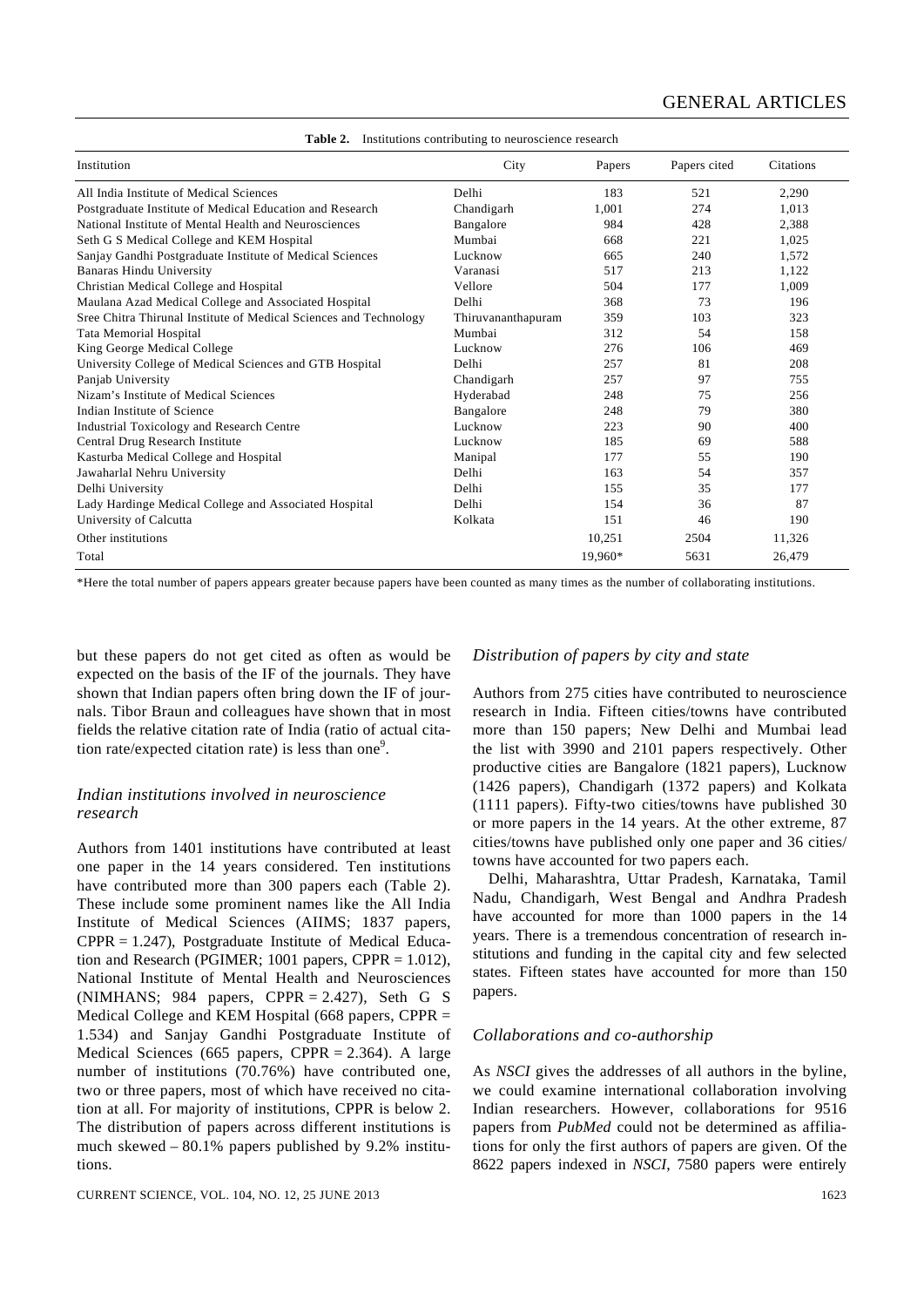| Collaborating country      | Papers | Papers cited | Citations | <b>CPPR</b> |
|----------------------------|--------|--------------|-----------|-------------|
|                            |        |              |           |             |
| <b>USA</b>                 | 612    | 296          | 3624      | 5.92        |
| UK.                        | 148    | 65           | 767       | 5.18        |
| Germany                    | 75     | 36           | 463       | 6.17        |
| Canada                     | 67     | 44           | 468       | 6.99        |
| Japan                      | 60     | 31           | 222       | 3.7         |
| France                     | 26     | 13           | 302       | 11.62       |
| People's Republic of China | 24     | 6            | 36        | 1.5         |
| Australia                  | 24     | 10           | 153       | 6.38        |
| Singapore                  | 22     | 9            | 28        | 1.27        |
| Italy                      | 22     | 11           | 95        | 4.32        |
| Other countries (65)       | 312    | 130          | 1677      | 5.38        |
| Total                      | 1392*  | 651          | 7835      | 5.63        |

**Table 3.** Countries with which Indian authors collaborate in neuroscience research

\*This number exceeds the number of internationally collaborated papers (1040), as many papers have collaborators from more than one country.

by Indian authors. In 862 papers there was at least one author from one other country, 109 papers have authors from two other countries and 34 papers have authors from three other countries. At the other extreme, 1 paper has authors from 11 other countries and 6 papers have authors from 9 other countries.

 Papers in neuroscience have been authored by 1 to 27 authors in the byline. More than 8% of Indian research papers in neuroscience are single-author papers. About 76% papers have two to five authors. Multi-author papers get more citations than single-author papers. Papers having ten or more authors are better cited than those with less number of authors.

 Indian researchers collaborate largely with researchers from the G7 countries (Table 3). Some other notable countries include Brazil (17 papers, CPPR =  $10.88$ ), Sweden (13 papers, CPPR = 10.62), Spain (11 papers, CPPR = 9.09) and New Zealand (9 papers, CPPR  $= 25.78$ ). In all, Indian researchers have had 1040 papers (12.08%) in collaboration with co-authors from 75 countries. Internationalization index  $(=100 \times No.$  of international links/ Total number of papers from the country $10^1$  for neuroscience research in India is 16.14. For diabetes research in India, the internationalization index is 21.35 where 16.1% papers are with foreign collaboration<sup>5</sup>, while for science (as a whole) research in India, the internationalization index is 28.85 where 17.62% papers are with foreign  $collaboration<sup>11</sup>$ . This clearly shows the relative underperformance of neuroscience research in India.

Co-authored papers tend to be cited more frequently<sup>12</sup> and neuroscience research in India is no exception to this. Papers where Indian authors have foreign co-authors draw more citations than those having no international collaborations. More than 1072 papers have resulted from multi-institutional collaboration within the country.

#### *Citations analysis*

The number of citations received each year starting from 1992 to 2004 for papers published in different years from 1992 to 2004 has been worked out. Here we have excluded papers published in 2005. The same set of data has been reoriented as a time series starting from citations received in the same year (designated as the zeroeth year) as publication year to 12 years after publication. In terms of citations won, papers published in 1998 seemed to have done well. These were cited consistently more often than papers published during earlier years and 2000 onwards. However, we could have done a better justification to the data, had we collected citation data for all the papers to the same number of years. Citations to papers rise during the period 2–6 years after the year of publication, peaking out during the fourth and fifth years, and then dropping subsequently. Since IF calculation involves the first two years of citations by papers, the impact of Indian papers seems missed out. This may be further studied in proper perspective to see if Indian papers really make any difference in the IF of journals, if it is calculated for more number of years (say 5 year IF). A recent report<sup>13</sup> shows that average citation received by Indian papers in the field of neuroscience has improved over the last decade. The report also shows that the citations received by Indian papers in neuroscience is 0.59 times the citations received by the total neuroscience papers published across the world.

 More than 70% of papers have not been cited at all. This is rather depressing considering the fact that new biology papers and biomedical research papers worldwide are better cited, albeit the papers have larger references when compared to papers in most other fields. Sixteen out of the top 23 highly cited papers from India have appeared in international collaborations. A large number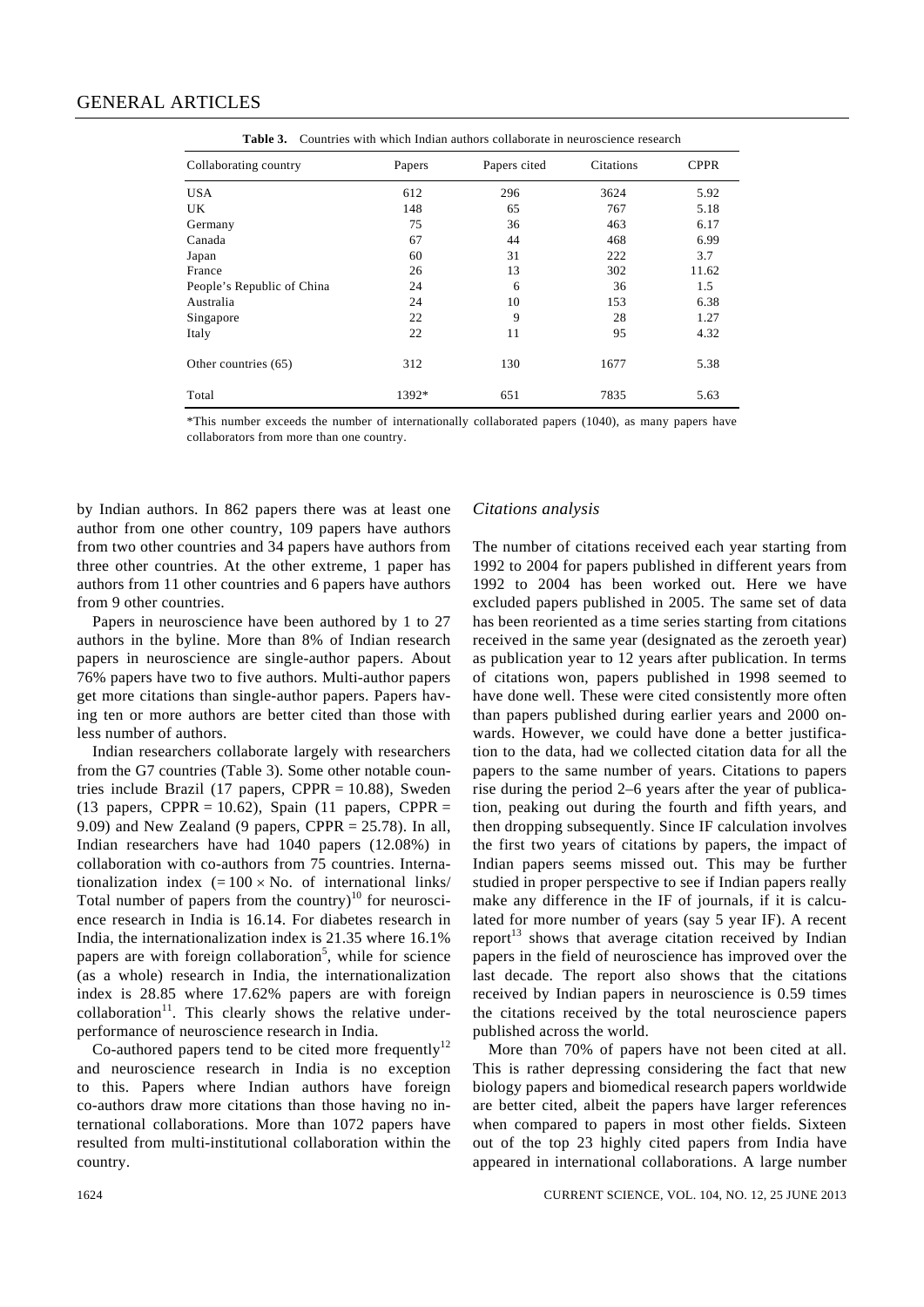| Cited articles                                     | No. of years<br>for citing | Times<br>cited | Type of<br>collaboration |
|----------------------------------------------------|----------------------------|----------------|--------------------------|
| DHAWAN-BN-1996-PHARMACOL-REV-V48-P567              | 9                          | 149            | F                        |
| SASTRY-PS-2000-J-NEUROCHEM-V74-P1                  | 5                          | 140            | N                        |
| GU-SM-1997-NAT-GENE4T-V17-P194                     | 8                          | 129            | F                        |
| HUDSON-J-1995-BRAIN-RES-B-V36-P425                 | 10                         | 124            | F                        |
| CHATTERJEE-SS-1998-LIFE-SCI-V63-P499               | 7                          | 107            | $\mathbf{F}$             |
| POPTANI-H-1995-AM-J-NEURORADIOL-V16-P1593          | 10                         | 103            | I                        |
| BHALLA-US-1999-SCIENCE-V283-P381                   | 6                          | 97             | F                        |
| RAMASWAMI-M-1994-NEURON-V13-P363                   | 11                         | 97             | F                        |
| PIKIELNY-CW-1994-NEURON-V12-P35                    | 11                         | 94             | F                        |
| MAW-MA-1997-NAT-GENET-V17-P198                     | 8                          | 87             | $\mathbf{F}$             |
| MINASSIAN-BA-1998-NAT-GENET-V20-P171               | 7                          | 73             | $\mathbf{F}$             |
| ARUN-P-1998-INDIAN-J-BIOCHEM-BIO-V35-P308          | 7                          | 72             |                          |
| SRIRAM-K-1997-BRAIN-RES-V749-P44                   | 8                          | 68             | F                        |
| SILVEIRA-I-1996-NEUROLOGY-V46-P214                 | 9                          | 66             | $\mathbf{F}$             |
| ARUN-P-1998-INDIAN-J-MED-RES-V107-P231             | 7                          | 62             | I                        |
| DELBRUTTO-OH-1996-J-NEUROL-SCI-V142-P1             | 9                          | 62             | F                        |
| ESTES-PS-1996-J-NEUROSCI-V16-P5443                 | 9                          | 59             | $\mathbf{F}$             |
| KUMAR-R-1995-J-NEUROCHEM-V64-P1703                 | 10                         | 59             | N                        |
| SHIVAKUMAR-BR-1995-J-PHARMACOL-EXP-THER-V274-P1167 | 10                         | 58             | N                        |
| RAJSHEKHAR-V-1993-J-NEUROSURG-V78-P402             | 12                         | 58             | N                        |
| ZENG-HK-2001-CELL-V107-P617                        | 5                          | 55             | $\mathbf{F}$             |
| FONG-GCY-1998-AM-J-HUM-GENET-V63-P1117             | $\overline{7}$             | 51             | $\mathbf{F}$             |
| MAWALDEWAN-M-1992-J-BIOL-CHEM-V267-P9705           | 13                         | 51             | F                        |
|                                                    |                            |                |                          |

**Table 4.** List of highly cited papers

F, Foreign collaboration; N, No collaboration; I, Collaboration with other institutions in India.

of highly cited papers have been written in collaboration with authors mainly from USA, followed by Brazil, Canada, UK, France, Germany and New Zealand. This reasserts our observation that papers having international collaborations are cited more often. Three out of 23 highly cited papers have been published in Indian journals. Review articles tend to draw more citations: three papers – by B. N. Dhawan *et al.* (149 citations), P. S. Sastry *et al.* (140 citations) and O. H. Delbrutto (62 citations) – are review articles (Table 4).

# *Neuroscience research across the world*

The G7 countries are predominant players in the field of neuroscience research. Publication data collected from the *NSCI* CDs (1992–2004) show that USA contributes the majority 41% of papers, followed by Japan (8.9%), England (8.7%), France (8.69%), Germany (5.45%), Canada (5.26%) and Italy (4.83%). The total contribution from the G7 countries stands at 83.71%. On the contrary, developing countries like India (0.78%), China (0.98%), South Korea (0.75%) and Brazil (0.99%) show a meagre contribution. Among the developing nations, Israel (1.36%) has a little better share. This shows that the so-called developed countries, particularly USA, dominate the research world. Earlier we have shown that India collaborates more with the developed countries. The percentage of papers in international collaborations is somewhat less.

#### **Conclusion**

In this study, we have compiled a nearly comprehensive database of neuroscience research papers in India for the years 1992–2005. Recently, Bala and Gupta<sup>14</sup> have published a study on neuroscience research in India for 1999–2008 using data from *Scopus*. However, the data from *Scopus* alone do not represent the whole of neuroscience research in India and hence may be inadequate to project a correct picture.

 There is no health without mental health. And yet till recently, mental health research was not given due importance. With recent advances in molecular level understanding of the nervous system and the processes that occur in the brain, and with the convergence of approaches from different specialties of new biology, neuroscience research may witness some exciting times. Greater government spending and funding through public–private partnership can foster greater development. More institutions and organizations like Neurological Society of India, Society for Neuroscience, NIMHANS and NBRC should be set up to create awareness through training programmes and workshops among students to take up research in neuroscience.

 We suggest that scientists in India should embrace open access (OA) – publishing in OA journals and/or depositing their papers in OA archives. OA improves visibility and hence increases citability in proportion to the importance and quality of the work by removing subscriptionbased constraint to accessibility<sup>15</sup>. A summary of studies